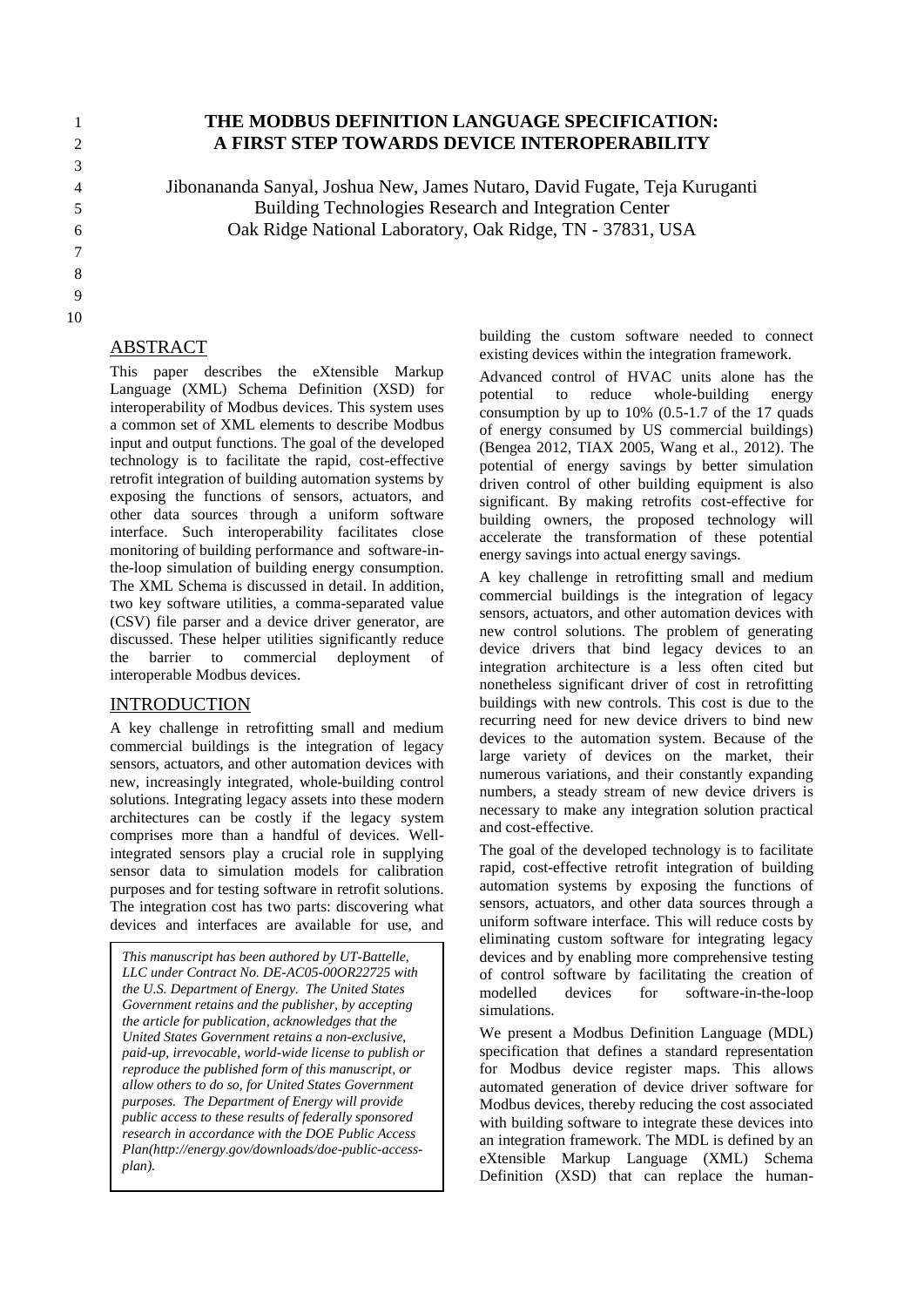oriented documentation presently supplied by device vendors with a standardized documentation format suitable for automatic processing. This paper describes the proposed schema for describing a device and how device driver code is automatically generated from an MDL file to enable programmatic communication with the device.

The technology described in this paper is the first major step toward significantly reducing the cost of retrofitting small and medium commercial buildings with advanced controls by allowing equipment vendors to inexpensively and retroactively provide information required for rapid device driver generation for customers. There are also other efforts on data dictionary and data models in building systems that can be leveraged in integrated tool development (BEDES, Haystack).

The rest of the paper is organized as follows: we first describe work related to interoperability facilitating software-in-the-loop simulation; Next we describe the seamless interoperability framework; provide a full specification of the Modbus Definition Language; define the helper utilities that convert current business practices to the new specification; and conclude with a summary and future considerations.

#### SIMULATION FOR TESTING

Software-in-the-loop simulation is a technique for testing software systems that interact with physical equipment. This testing technique can significantly reduce the cost of testing while simultaneously increasing test coverage (U.S. Congress, 1995). This happens in two ways.

First, software-in-the-loop simulation enables comprehensive testing early in the software lifecycle, before hardware is typically available. Second, by enabling testing activity to take place against simulated equipment, which can be duplicated as needed, it is possible to run more tests than would be possible using relatively scarce hardware resources.

A central part of software-in-the-loop testing is the interfaces to simulated equipment, which must be indistinguishable from the real equipment to the software under test. If every such interface is unique, then the creation and maintenance of models for equipment grows in proportion to the number of devices that must be considered even when their logical functionality is identical; for instance, as would be the case if the control software needed to interact with two different temperature sensors.

By standardizing interfaces to logically identical functions, the cost of building simulated environments for testing is reduced in proportion to reduction in the number of interfaces. The proposed MDL addresses this problem by making it feasible for a standard interface description to be retroactively applied to legacy equipment.

#### SEAMLESS INTEROPERABILITY

An automated device interoperability framework functions by providing a discoverable, common set of expressive conventions that allow one to communicate with available devices. An integration architecture coordinates communication between the supervisory control and individual device interfaces. An important, practical piece of the developed framework is automatic generation of device drivers from a device description expressed in the MDL format.

The framework specification facilitates the automatic generation of device drivers and capability information that may be retrieved by a device discovery service and/or device description template. When information is incomplete regarding the capabilities of a Modbus device, the skeleton of a device driver is generated to enable partial functionality for the device as well as reduce the labor required to produce a complete device driver.

Figure 1 illustrates the interoperability framework that allows device-discovery and a common device interface for seamless communication with multiple devices. A top-level supervisory control layer allows execution of whole-building control algorithms that can use simulation as well as real-time input to control the building performance. The integration architecture is middleware that exposes a common device interface as well the communication mechanisms for individual device control.



*Figure 1: Seamless interoperability framework.*

#### MODBUS XML SCHEMA DEFINITION

The Modbus XML scheme is expressed in the form of a standard XML Schema Definition (XSD) (Bray et al, 1998). An XSD is a recommendation of the World Wide Web Consortium (W3C) and specifies how to formally describe the elements in an Extensible Markup Language (XML) document. The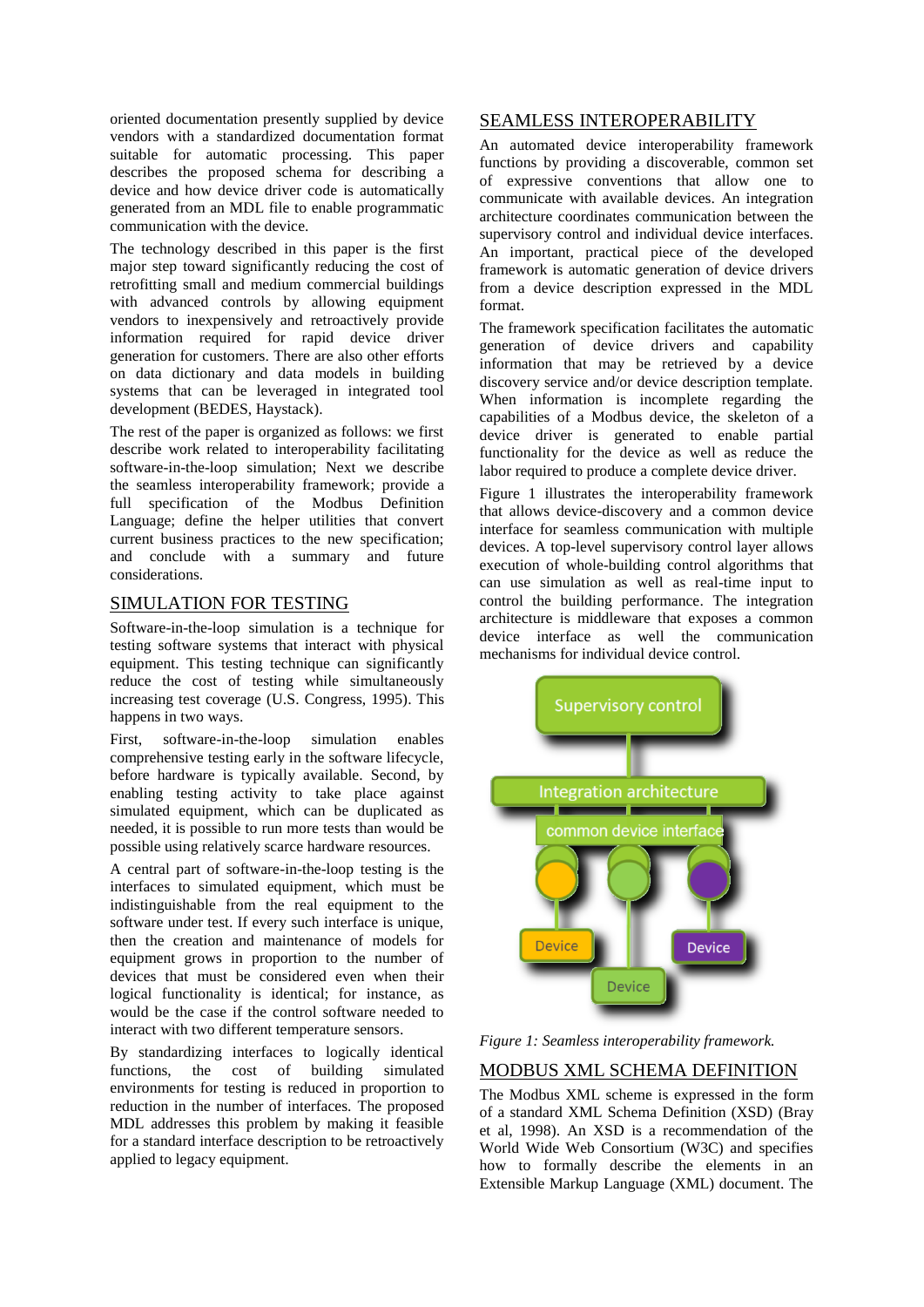XSD can be used by programmers to encode and validate XML files to ensure that they adhere to the XSD specification.

#### **XSD Organization**

At a high level, the XML Schema Definition (XSD) has a single root element representing the Modbus device. It consists of the device name, description, and a set of functions organized as an xs:group. The xs:group consists of XML elements that represent read, write, or both read-write functionality of the registers.

Modbus device vendors typically supply register tables that list device addresses and their corresponding functionality. The XML schema is designed based on the functionality supported by the device. As such, the developed XSD proposes a functional listing for a device rather than the more conventional table of registers. Expressing a list of functions of the Modbus device allows for a higher level of abstraction than can be used by programs and tools that focus solely on register-level capabilities. The register address and other information to "read from" or "write to" a device are all encapsulated in the xs:element representing the corresponding function. The XSD abstracts the data types for each of the constituent elements of functions. This allows for flexibility in enforcing proper XML syntax while enabling greater flexibility in managing changes as this specification evolves to different market requirements.

The following sections describe the different parts of the XML schema in more detail. A TEMCO ModBus device is used as a candidate example (Temco, 2015).

#### **XML Namespaces**

The XSD starts by specifying the XML version and the supported encoding format. Currently, only US-ASCII characters are supported. The targetNamespace and an XML namespace of xmlns:mdl are defined for the rest of the document.

```
<?xml version="1.0" encoding="US-ASCII"?>
<xs:schema
    xmlns:xs="http://www.w3.org/2001/XMLSchema"
        elementFormDefault="qualified" 
    targetNamespace="http://www.ornl.gov/
        ModbusXMLSchema"
    xmlns:mdl="http://www.ornl.gov/
        ModbusXMLSchema"
>
```
*Figure 2: Namespace elements used for XML validation*

#### **Device Definition**

The namespace elements are followed by the root element, which is the anchor point for the entire schema and corresponds to the Modbus device being described. The root element consists of a name element, a description element, and refers to an xs:group named modbus\_functions. Both the name and description elements have custom data types which are described later and both are required elements. The modbus\_functions group may occur at most once in the body of the device element.

```
<!-- definition of device -->
<xs:element name="device">
     <xs:complexType>
        <xs:sequence>
            <xs:element name="name" 
                 type="mdl:name_type"
                 minOccurs="1"
                 maxOccurs="1" />
             <xs:element name="description" 
                 type="mdl:description_type" 
                 minOccurs="1" 
                 maxOccurs="1" />
             <xs:group
                 ref="mdl:modbus_functions" 
                 minOccurs="0" 
                 maxOccurs="1" />
        </xs:sequence>
     </xs:complexType>
</xs:element>
```
*Figure 3: The highest-level XML element representing a Modbus device.*

#### **Modbus Function Group**

The modbus\_function group is an xs:group which encapsulates a sequence of Modbus function elements. Each element in the sequence is an instance of the data type mdl:function\_type which describes a function of the Modbus device.

```
<!-- definition of Modbus function group -->
<xs:group name="modbus_functions">
     <xs:sequence>
        <xs:element name="function" 
             type="mdl:function_type"
             minOccurs="0" 
             maxOccurs="unbounded"
        />
     </xs:sequence>
</xs:group>
```
*Figure 4: A group of functions allows Modbus devices to support communications for sensing and control.*

#### **Data Types**

All elements use a derived data type which allows one to enforce explicit rules on acceptable element values. This design also allows flexibility with respect to future schema changes. The following are the various xs:element data types in the schema.

#### *Function Type Definition:*

The function\_type encapsulates a read, write, or a read-write element of the schema and is a fundamental XML element which encapsulates a specific capability of the Modbus device. An xs:sequence of function\_type instances are used to define the modbus\_functions entry for a device. The function type is an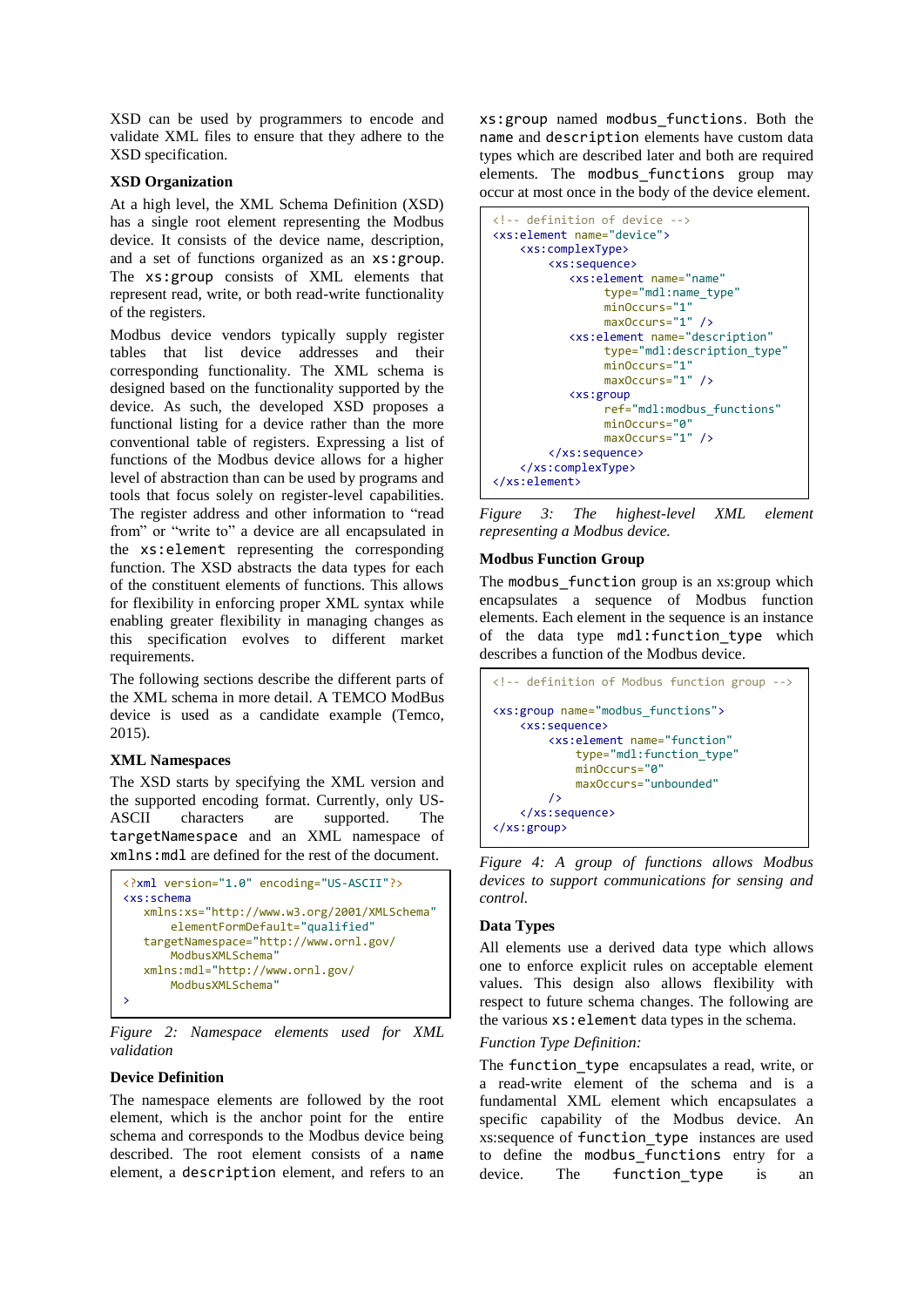xs:complexType and constitutes of a sequence of the following elements:

- i. Required name element of mdl:name\_type
- ii. Required description element of mdl:description\_type
- iii. Required list of register addresses of mdl:address\_list\_type. It is an optional element and multiple values must be separated by spaces.
- iv. Length element of mdl: length enum type describing the word length of the register. This is an optional entry and defaults to Full word. Other possible values are Lower byte or Upper byte.
- v. Count element of mdl:count\_type describing the number of length elements for the register. It is an optional element and defaults to 1.
- vi. Format element of mdl:format enum type describing the type of native data type of the register. It is an optional element and defaults to INT8. Other possible values are INT16, FLOAT16, and FLOAT32.
- vii. Block label of mdl:block\_label\_type describing register groups. Some vendors commonly group registers into named categories. It is an optional element that may occur any number of times.
- viii. Multiplier element of mdl:multiplier\_type which is used by the code generator as a scaling factor in the absence of a verbose read or write function description. It is optional and defaults to a value of 1.0.
- ix. Units element of mdl:units type describing the unit of measure, if applicable. It is an optional element.
- x. Read capability of mdl::read\_function\_typedescribing the read functionality used by the code generator to create the device driver. It is an optional element.
- xi. Write capability of mdl::write\_function\_typedescribing the write functionality used by the code generator to create the device driver. It is an optional element.

The optional read and write function types are xs:simpleType elements which allows only a string value. Ideally, this is the C code that must be embodied and used in the driver generation. This fragment must be syntactically complete except for the definition of the register variables and the return argument variable. Those are defined by the format elements occuring previously.

Figures 6 and 7 illustrate an example of the mdl::read\_function\_type. In this example, a fragment of C code converts the register values into a data item that is useful to an application. The register variables are of type uint16 t and are named r1, r2, r3, etc. The return argument variable has the name arg. The code divides the register number 1value by 10 and returns the result as a floating point number.

```
<!-- definition of a function type -->
<xs:complexType name="function_type">
     <xs:annotation>
        <xs:documentation xml:lang="en">
        <p>This element contains the 
         description(s) of data item(s) by 
         functionality of the device.</p>
        </xs:documentation>
     </xs:annotation>
     <xs:sequence>
        <xs:element name="name" 
           type="mdl:name_type"
           minOccurs="1" maxOccurs="1"/>
        <xs:element name="description" 
           type="mdl:description_type" 
           minOccurs="1" maxOccurs="1"/>
        <xs:element name="addresses" 
          type="mdl:address_list_type"
          minOccurs="1" maxOccurs="1"/>
        <xs:element name="length" 
           type="mdl:length_enum_type" 
           minOccurs="0" maxOccurs="1"
           default="Full word"/>
        <xs:element name="count" 
           type="mdl:count_type minOccurs="0"
           maxOccurs="1" default="1"/>
        <xs:element name="format" 
          type="mdl:format_enum_type"
          minOccurs="0" maxOccurs="1"
          default="INT8"/>
        <xs:element name="block_label" 
           type="mdl:block_label_type"
           minOccurs="0" maxOccurs="unbounded"/>
        <xs:element name="multiplier" 
           type="mdl:multiplier_type"
           minOccurs="0" maxOccurs="1"
           default="1.0"/>
        <xs:element name="units" 
           type="mdl:units_type"
           minOccurs="0" maxOccurs="1"/>
        <xs:element name="read_function_code"
           type="mdl:read_function_type"
           minOccurs="0" maxOccurs="1"/>
        <xs:element name="write_function_code"
           type="mdl:write_function_type"
           minOccurs="0" maxOccurs="1"/>
     </xs:sequence>
</xs:complexType >
```
*Figure 5: The primary descriptors required for generating drive code for a Modbus device.*

#### SUPPORTING UTILITIES

A device can be described by manually creating an MDL instance which describes the registers and allowable data values for a device; however, this can be tedious and error-prone for device vendors. To streamline the generation of these XML files, software is provided that enables automated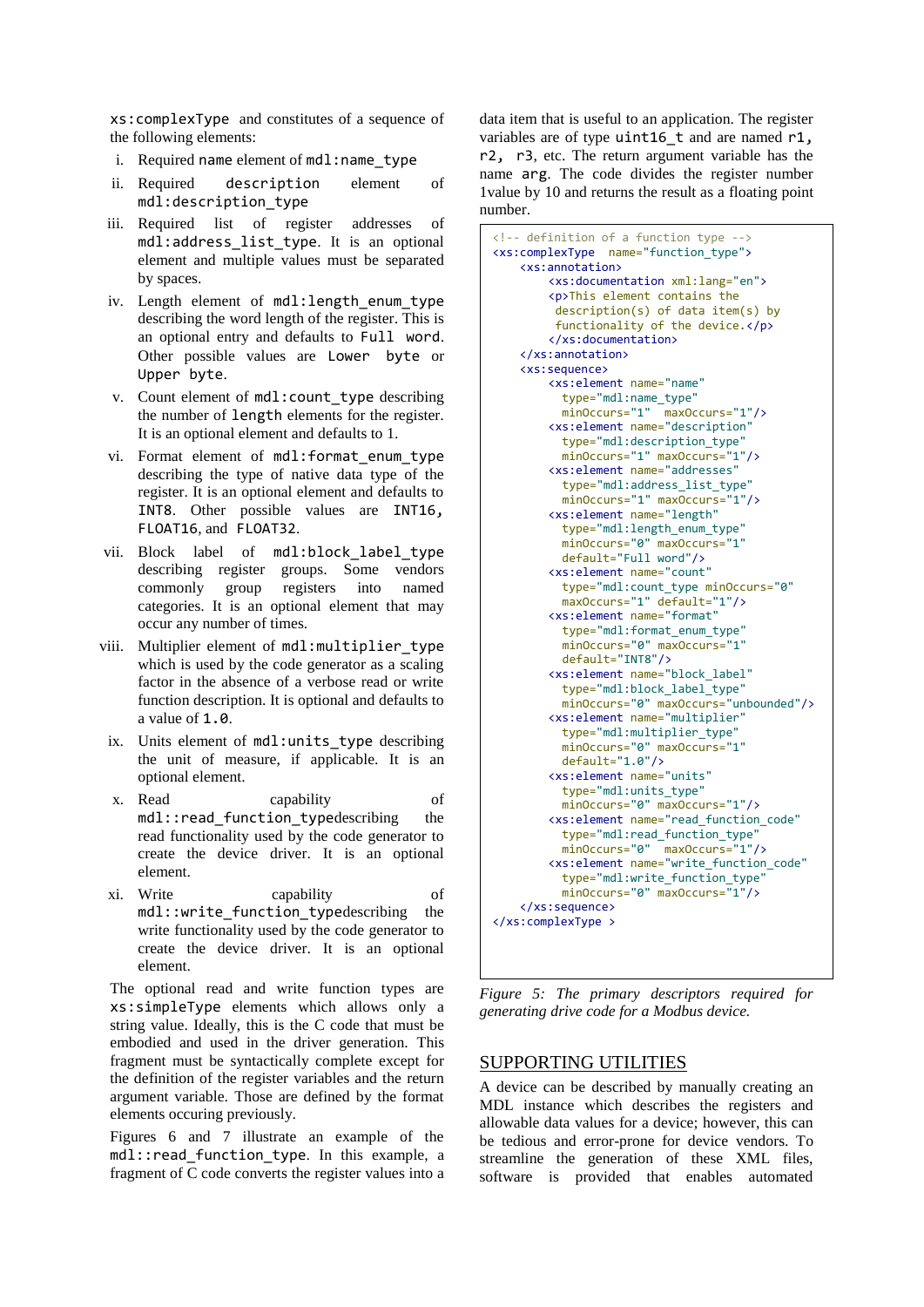transformation of standard device register map tables in comma separated value (CSV) format to MDL. First, a Python-based CSV parser translates a vendor's device register tables into a prototypical XML file that describes the device and its functionality. Second, a C++ device driver generator creates device drivers from the XML file that allows programmers, or software applications, to easily read from or control each device.

The conversion from device register maps to driver code involves the following 2-step process:

*Step 1:* Conversion of register maps to MDLcompatible XML files. The register maps, commonly expressed in a tabular manner as a CSV file, can be read into a Python program which creates an XML file adhering to the MDL schema. This is illustrated in Figure 8.

*Step 2:* Generation of driver code. The MDLcompatible XML file is read by a device driver generator code to create C++ source code for reading and controlling the device. This is illustrated in Figure 9.

```
<xs:simpleType name="read_function_type">
     <xs:restriction base="xs:string"/>
</xs:simpleType>
```
*Figure 6: The definiton of read functionality element in the XSD.*

```
<read_function_type>
   arg = (float)r1/10.0f;</read_function_type>
```
*Figure 7: An example of a C code snippet that will be used in the device driver generation.*

#### **CSV Parser**

The CSV parser is a Python script that reads in a device INI-style file that specifies the specific parameters it needs to successfully generate an MDLcompatible XML. The INI file supplies an initial list of functional keywords compiled from multiple devices and vendors. This file is used by the parser to search a register table for keyword matches. As an example, reading and writing the temperature set point for a thermostat device is fairly common. Therefore, the algorithm searches for all instances of 'temperature' in a manufacturer's spreadsheet to determine a possible data item that should be read or written to by a device driver. For exact matches, the script uses values in fields (such as address, length, count, etc.) to create an XML entry for the Modbus function. However, it is impossible to have a completely consistent nomenclature across all device manufacturers. Partial matches are common. In such situations, it calculates a similarity ratio using the Python difflib SequenceMatcher algorithm (Python difflib, 2015) to make a best guess at what each device's functionality is and how it corresponds to known/traditional functionality.

The script may be run interactively or noninteractively. In interactive mode, the script provides a sorted listing of the closest matches and allows the user to determine which field in the manufacturer's device spreadsheet corresponds to the field required by the device's XML data description. In the noninteractive mode, the script uses what it has algorithmically determined to be the closest match.

The device INI file contains meta-information, I/O functionality information, column indices for lookup of required fields, list of synonyms for exposed functionality, and additional user-defined columns for extending programming logic within the script. The list of synonyms is fundamental in automating the matching of functionality to keywords in the process of generating MDL-compatible XML for a given device.

#### **Device Driver Generator**

The device driver generator ingests an MDLcompatible XML file. This file is extremely verbose and contains vendor supplied code snippets that show precisely how to utilize the device's functionality. The output of the device driver generator is a <device\_name>.h and <device\_name>.cc files. This is a fully automated process and requires no interactive human guidance.

#### **CONCLUSION**

The paper presents an XML based Modbus Defintion Language and automatic driver generation framework to facilitate rapid, cost-effective retrofit integration of building automation systems by exposing the functions of sensors, actuators, and other data sources through a uniform software interface. This enables new and existing device discovery protocols that can overlay legacy technologies, with varied communication protocols interfaces, and be incorporated into new services which can read and control multiple Modbus devices.

This paves a path twoards building interoperable solutions that can be retrifit in existing building for improving energy efficiciency. The XML schema offers a standardized technique for device enumeration. It is anticipated that the XML schema described here will be used by device vendors to state the functionality of their devices. The expected benefits of adoption are many and range from increased penetration of whole building control systems for inproved building performance to finegrained individualized control of devices using datadriven approaches.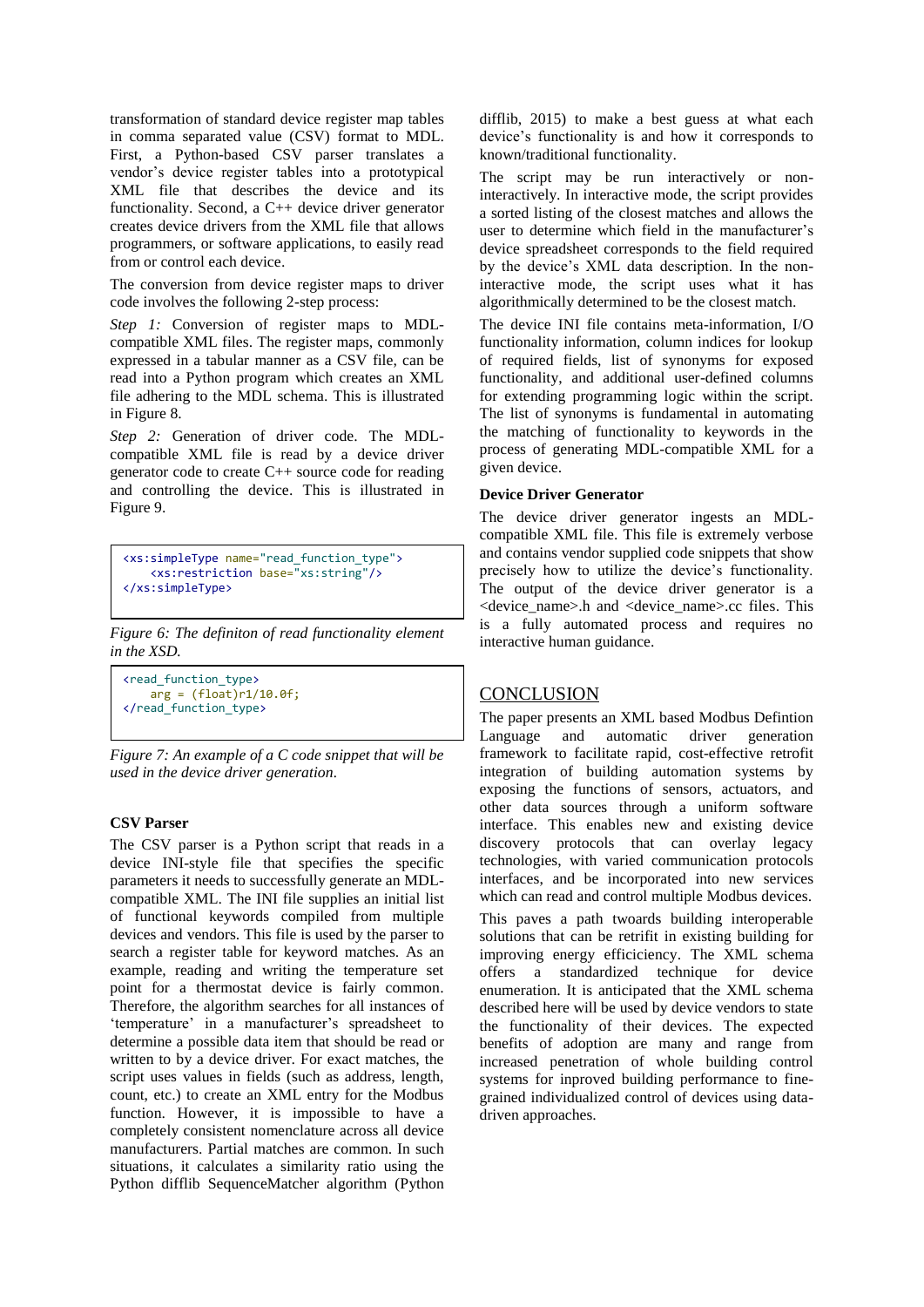## *XML file Register table*

#### **MODBUS Registers for Tstat 6 & 7**

| <b>Block</b>  | <b>Tstat5</b><br>Legacy | <b>Tstat6</b>  |                         |                  | <b>Bytes INTs Multipler</b> | Length<br>info<br>column | Opera<br>tion<br>info                    | <b>Register and Description</b>                                                                                                                                                                                                                                                                                                                                 |
|---------------|-------------------------|----------------|-------------------------|------------------|-----------------------------|--------------------------|------------------------------------------|-----------------------------------------------------------------------------------------------------------------------------------------------------------------------------------------------------------------------------------------------------------------------------------------------------------------------------------------------------------------|
| <b>COMMON</b> | 0 to 3                  | 0 to 3         | 4                       | int8             | ٦                           | Low byte                 | R                                        | Serial Number - 4 byte value. Read-only                                                                                                                                                                                                                                                                                                                         |
| <b>COMMON</b> | 4 to 5                  | 4 to 5         | $\overline{\mathbf{2}}$ | int8             | 0.1                         | Low byte                 | $\overline{\mathsf{R}}$                  | Software Version - 2 byte value. Read-only                                                                                                                                                                                                                                                                                                                      |
| <b>COMMON</b> | 6                       | 6              | Ŧ                       | int8             | 1                           | Low byte                 | W/R                                      | ADDRESS. Modbus device address                                                                                                                                                                                                                                                                                                                                  |
| <b>COMMON</b> | 7                       | $\overline{7}$ | 1                       | int8             | 1                           | Low byte                 | R                                        | Product Model. This is a read-only register that is used by the<br>microcontroller to determine the product                                                                                                                                                                                                                                                     |
| <b>COMMON</b> | 8                       | 8              | 1                       | int8             | 1                           | Low byte                 | R                                        | Hardware Revision. This is a read-only register that is used by<br>the microcontroller to determine the hardware rev                                                                                                                                                                                                                                            |
| <b>COMMON</b> | 9                       | $\overline{9}$ | Ŧ                       | int8             | Ŧ                           | Low byte                 | $\overline{\mathsf{R}}$                  | PIC firmware version                                                                                                                                                                                                                                                                                                                                            |
| <b>COMMON</b> | 515                     | 10             | 1                       | int8             | 1                           | Low byte                 | R                                        | PIC version of Humidity module                                                                                                                                                                                                                                                                                                                                  |
| COMMON        | 10                      | 11             | 1                       | int8             | 1                           | Low byte                 | W/R                                      | PLUG_N_PLAY_ADDRESS, 'plug n play' address, used by the network<br>master to resolve address conflicts. See VC code for algorithms                                                                                                                                                                                                                              |
| <b>COMMON</b> |                         | 14             | ī                       |                  |                             | not use                  |                                          | Spare                                                                                                                                                                                                                                                                                                                                                           |
| <b>COMMON</b> | 15                      | 15             | 1                       | int8             | 1                           | Low byte                 | R                                        | Base address selection.0 = Protocol address,1 = PLC address.                                                                                                                                                                                                                                                                                                    |
| <b>COMMON</b> | 16                      | 16             | 1                       | int8             | 1                           | Low byte                 | <b>W/R/Re</b><br>boot<br>after<br>write) | Firmware Update Register, used to show the status of firmware<br>updates. Writing 143 sets the config back to out of the box except for<br>Modbus ID and baud rate. Write 159 to fix the current config as the user<br>defaults, this is done automatically by T3000 any time a config file is<br>loaded. Writing 175 resets the unit hack to the user defaults |
| <b>COMMON</b> | 17, 18, 19              | 17, 18, 19     |                         |                  |                             |                          |                                          | Spare                                                                                                                                                                                                                                                                                                                                                           |
| COMMON        | 20                      | 20             | $\overline{\mathbf{2}}$ | int16            | 1                           | Full                     | R                                        | Hardware Options Register, starting with LSB: Bit0=Clock present or not.<br>Bit1 = Humidity present or not. Bit2 = C02 Sensor. Bit3=CO sensor. Bit4 =                                                                                                                                                                                                           |
| <b>COMMON</b> | 21                      |                | $\overline{2}$          | int 16           | ī                           | Full                     |                                          | PANID for zigbee devices                                                                                                                                                                                                                                                                                                                                        |
| <b>COMMON</b> | 22 to 100               | 22to 100       |                         |                  |                             |                          |                                          |                                                                                                                                                                                                                                                                                                                                                                 |
| <b>MODE</b>   | 106                     | 101            | 1                       | int <sub>R</sub> |                             |                          | W/R                                      | Blank, for future use<br>COOL HEAT MODE, heating or cooling mode. 0=none, 1=cooling,                                                                                                                                                                                                                                                                            |
|               |                         |                |                         |                  | 1                           | Low byte                 |                                          | 2=heating                                                                                                                                                                                                                                                                                                                                                       |
| <b>MODE</b>   | 107                     | 102            | Ŧ                       | int8             | Ŧ                           | Low byte                 | $\overline{\mathsf{R}}$<br>W/R/Re        | MODE OPERATION, heating or cooling state: 0-7 = coasting, cooling                                                                                                                                                                                                                                                                                               |
| <b>MODE</b>   | 118                     | 103            | 1                       | int8             | 1                           | Low byte                 | boot<br>after<br>write)                  | SEQUENCE, 0 = internal test sequence, outputs slowly cycle on/off or<br>ramp up & down. 1 = normal, operation according to the output tables.                                                                                                                                                                                                                   |
| <b>MODE</b>   | 121                     | 104            | 1                       | int8             | 1                           | Low byte                 | W/R/Re<br>boot<br>after<br>write)        | DEGC_OR_F, engineering units, Deg C = 0, Deg F = 1                                                                                                                                                                                                                                                                                                              |
| <b>MODE</b>   | 122                     | 105            | 1                       | int8             | 1                           | Low byte                 | W/R                                      | numer of fan speeds or system modes Single speed = 1 up to three<br>sneed $fan = 3$                                                                                                                                                                                                                                                                             |
| <b>MODE</b>   | 127                     | 106            | 1                       | int8             | 1                           | Low byte                 | W/R                                      | POWER UP MODE, mode of operation on power up. 0 = power off.<br>$1 = power up in on mode, 2 = last value (default), 3 = auto mode.$                                                                                                                                                                                                                             |
| <b>MODE</b>   | 129                     | 107            | 1                       | int <sub>8</sub> | 1                           | Low byte                 | W/R                                      | AUTO ONLY . enables or disables manual mode. 0 = Manual Fan Modes 1<br>x Allowed<br>(depending on R122 value, 1 = Auto Mode Only, 2 = DDC mode, the user                                                                                                                                                                                                        |
| <b>MODE</b>   | 134                     | 108            | 1                       | int8             | 1                           | Low byte                 | W/R(Re<br>boot<br>after<br>write)        | Write 1 to register 108 - resets the unit to latest factory defaults. (same as<br>writing Writing 143 to register 16)                                                                                                                                                                                                                                           |
| <b>MODE</b>   | 184                     | 109            | 1                       | int8             | 1                           | Low byte                 | W/R                                      | Info Byte, this register contains info about the state of the tstat.                                                                                                                                                                                                                                                                                            |
|               | 184 0                   | 109 0          |                         |                  |                             |                          |                                          | Bit 0 is read/write and shows the occupancy mode. Bit $0 = 0$ means<br>unoccupied.                                                                                                                                                                                                                                                                              |
|               | 184 1                   | 109 1          |                         |                  |                             |                          |                                          | Bit 1 is read only and shows the reset state. Bit $1 = 0$ means hardware<br>restart.                                                                                                                                                                                                                                                                            |
|               | 184 2                   | 109 2          |                         |                  |                             |                          |                                          | Bit 2 is read/write and is the reset prevention bit. Bit 2 = 0 means the tstat<br>will automatically<br>reset after certain registers are changed. Bit 2 = 1 prevente al                                                                                                                                                                                        |
|               | 184 3                   | 109 3          |                         |                  |                             |                          |                                          | Bit 3 is the state of the digital input. Bits<br>means logic low.                                                                                                                                                                                                                                                                                               |
|               | 184 4                   | 109 4          |                         |                  |                             |                          |                                          | Bit 4: Reserved,                                                                                                                                                                                                                                                                                                                                                |
|               | 184 5                   | 109 5          |                         |                  |                             |                          |                                          | Bit5 <sub>0</sub><br>PL                                                                                                                                                                                                                                                                                                                                         |
|               |                         |                |                         |                  |                             |                          |                                          |                                                                                                                                                                                                                                                                                                                                                                 |
|               | $\sim$                  | 109 7          |                         |                  |                             |                          |                                          | Spec sheet                                                                                                                                                                                                                                                                                                                                                      |

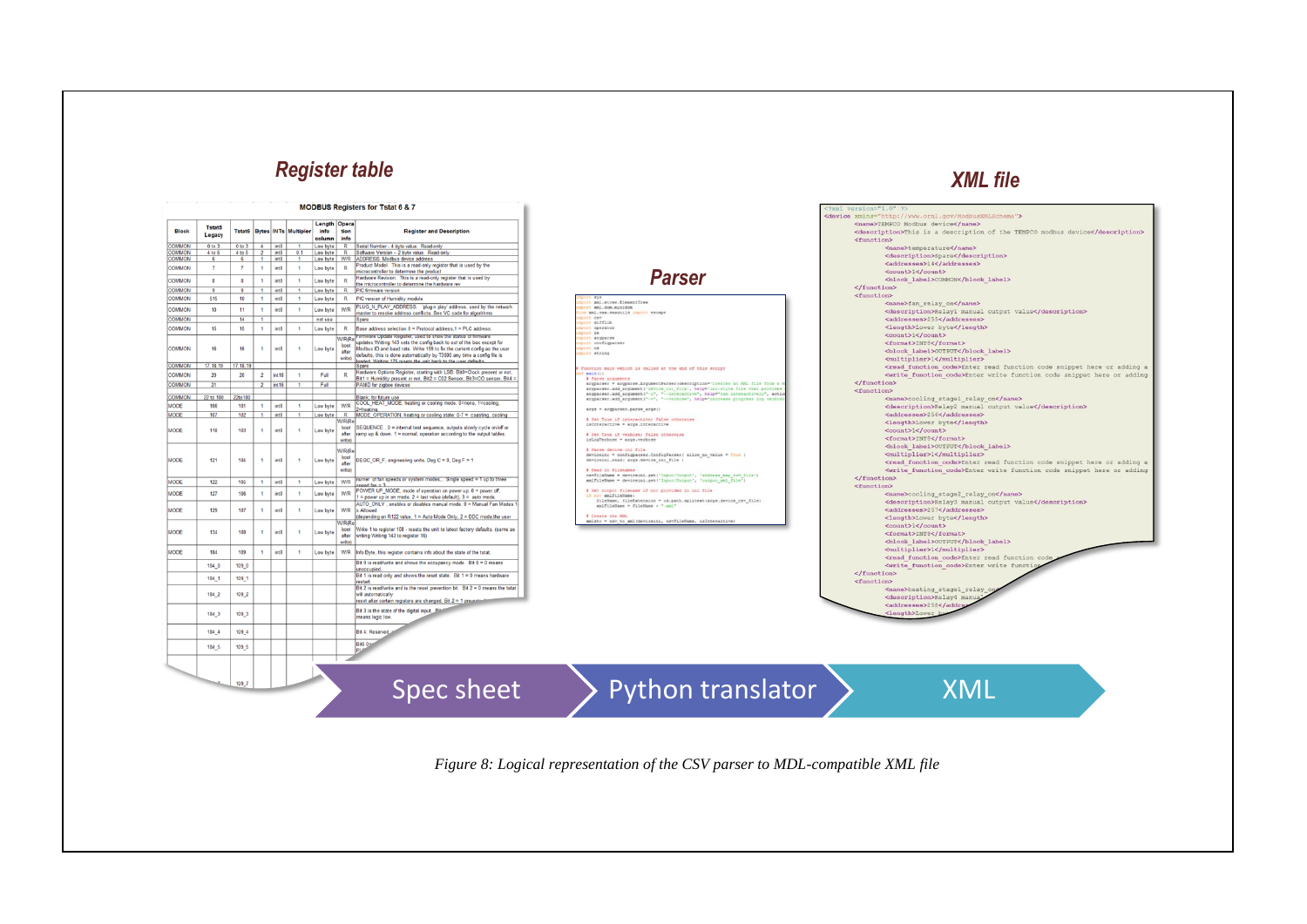

*Figure 9: Logical representation of the device driver is validated and then used to generate C++ driver code for communicating with the device.*